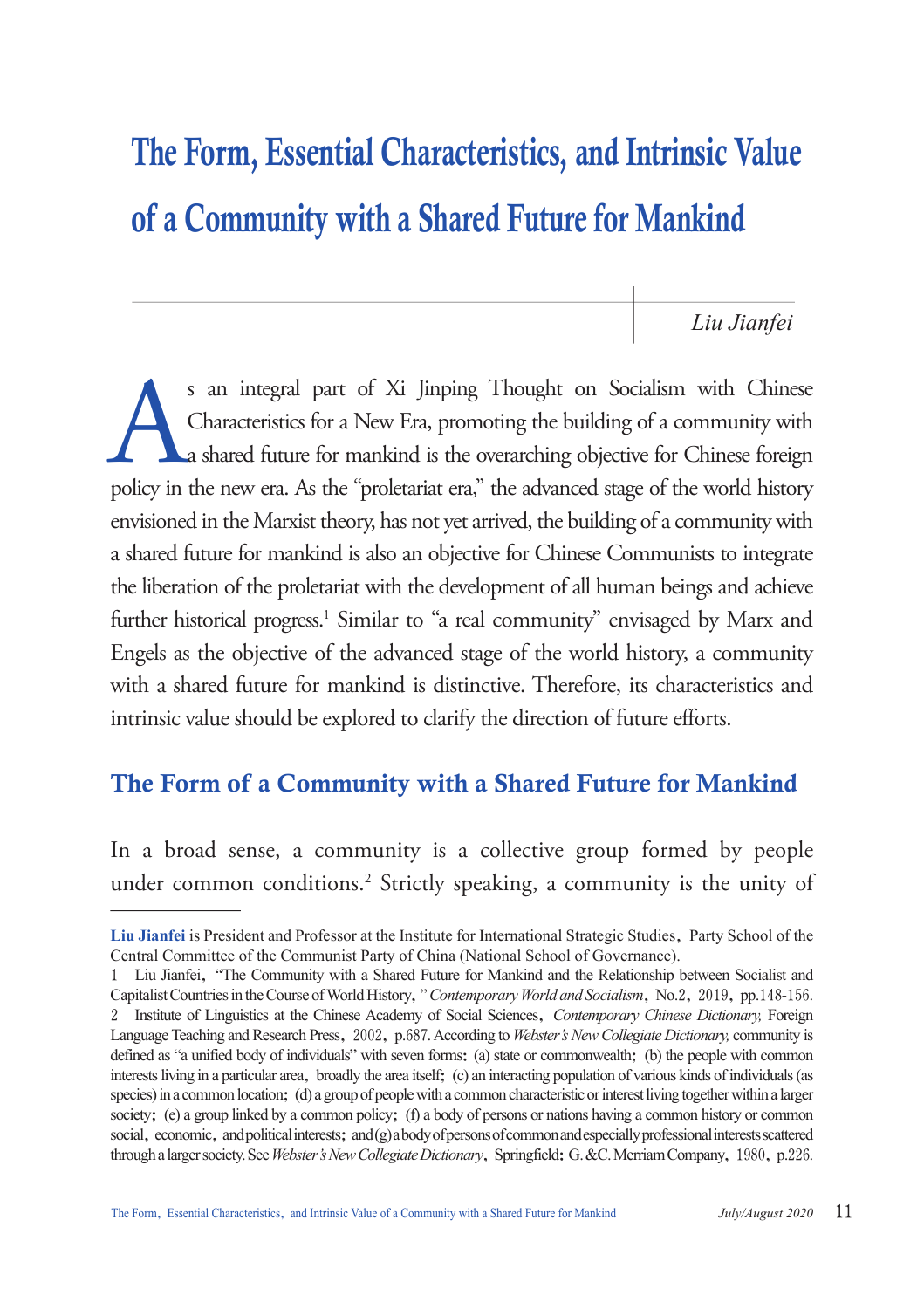the subjective and the objective. The relevance of a community lies in the common identity shared by its members, a sense of identity which further strengthens the community. In different levels, areas and scopes of human life, any collective group of individuals can serve as a community. Therefore, a community is basically a collective group of individuals featuring the unity of their individuality and a sense of their togetherness. There are three types of communities in which the relationship between the individual and the collective group may be considered. The first type has both organizational structure and the power of coercion, which usually constitutes part of a broader community and has a formal name. For example, as a community of people of a certain nationality, the nation-state has a complete organizational structure and a certain amount of coercive power, and serves as the prevailing actor in the international community. The second type, despite having some form of organization, lacks power and therefore possesses limited restraining forces on their members, which is represented by the European Economic Community and the Community of Democracies made up by around 130 constitutional democracies. The third type is neither formally organized nor with any coercive power, which is the community in a narrow sense. Examples include the "real community" envisaged by Marx and the community with a shared future for mankind.

In terms of scope, there have been diverse communities in both history and reality. Some are formed in certain geographical areas, such as the Asian community of shared future and the community of the Chinese nation. Some are defined by certain issue areas, such as a security community, an economic community, a political community, or an ecological community. NATO, for example, is a security community, the European Economic Community is an economic one, while the Community of Democracies is of a political nature. The community with a shared future for mankind is the most advanced and broadest community in human society. It focuses on the future of mankind and the fundamental and common interests of all people, instead of focusing on a certain area or single issues of importance to mankind.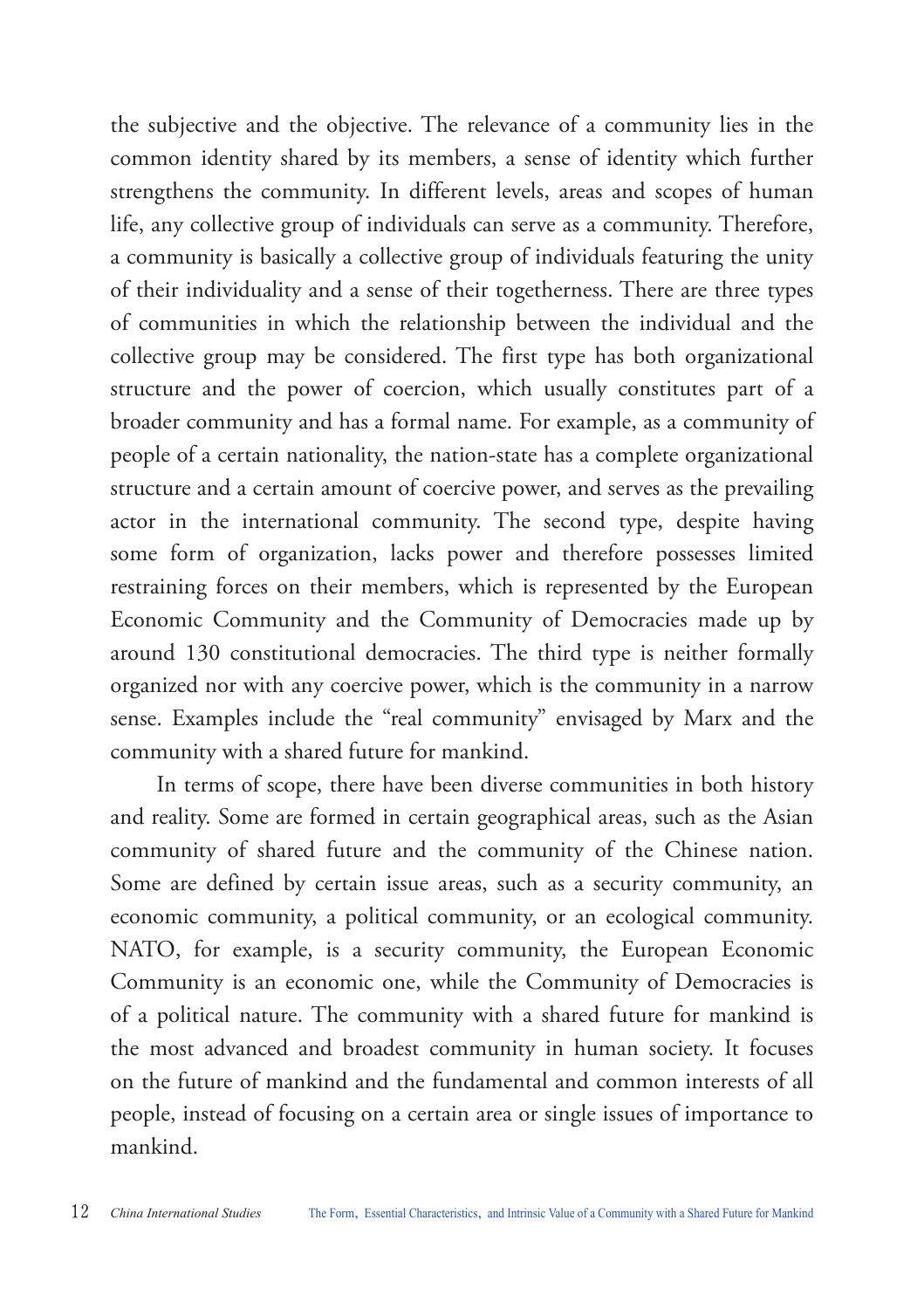In terms of ideological origin, since the inception of the modern era, there have been two influential ideologies focused on a "community" for mankind. The first is the Marxist community for mankind, and the other is the "human community" in the Western sense. By criticizing and negating the "delusional community" of bourgeois states, Marx proposed that a community of free men, i.e., a real community, will be realized in human society<sup>3</sup> when states ultimately wither away. The "human community" as envisioned by Western scholars implies that mankind's future will be "the eventual establishment of a world-wide cosmopolitanism" on the basis of sovereign nation-states. This theory and its so-called "cosmopolitanism," however, are Eurocentric. "The cosmopolitanism of the future will surely bear a Western imprint," William McNeill writes, "At least in its initial stages, any world state will be an empire of the West. This would be the case even if non-Westerners should happen to hold the supreme controls of world-wide political-military authority, for they could only do so by utilizing such originally Western traits as industrialism, science, and the public palliation of power through advocacy of one or other of the democratic political faiths."4

The concept of a community with a shared future for mankind draws on the merits of the "human community" while abandoning its Eurocentrism. It is premised on the fact that the international community is anarchic and consists of sovereign states while acknowledging that nations have become even more interdependent because of economic globalization. As Chinese President Xi Jinping stated, "A community with a shared future for mankind means that the destiny and future of each and every nation and country are interlocked. So we should stick together through thick and thin and endeavor to build this planet of ours into a harmonious big

<sup>3</sup> Wang Gonglong, "The Innovation and Reconstruction of the Idea of Community with a Shared Future for Mankind on Marx's Community Thought," *Journal of Shanghai Administration Institute*, No.9, 2017, pp. 5-6; Ma Junfeng, *Research on Marxist Social Community Theory*, China Social Sciences Press, 2011. 4 William McNeill, *The Rise of the West: A History of the Human Community*, Chicago: University of Chicago Press, 1992.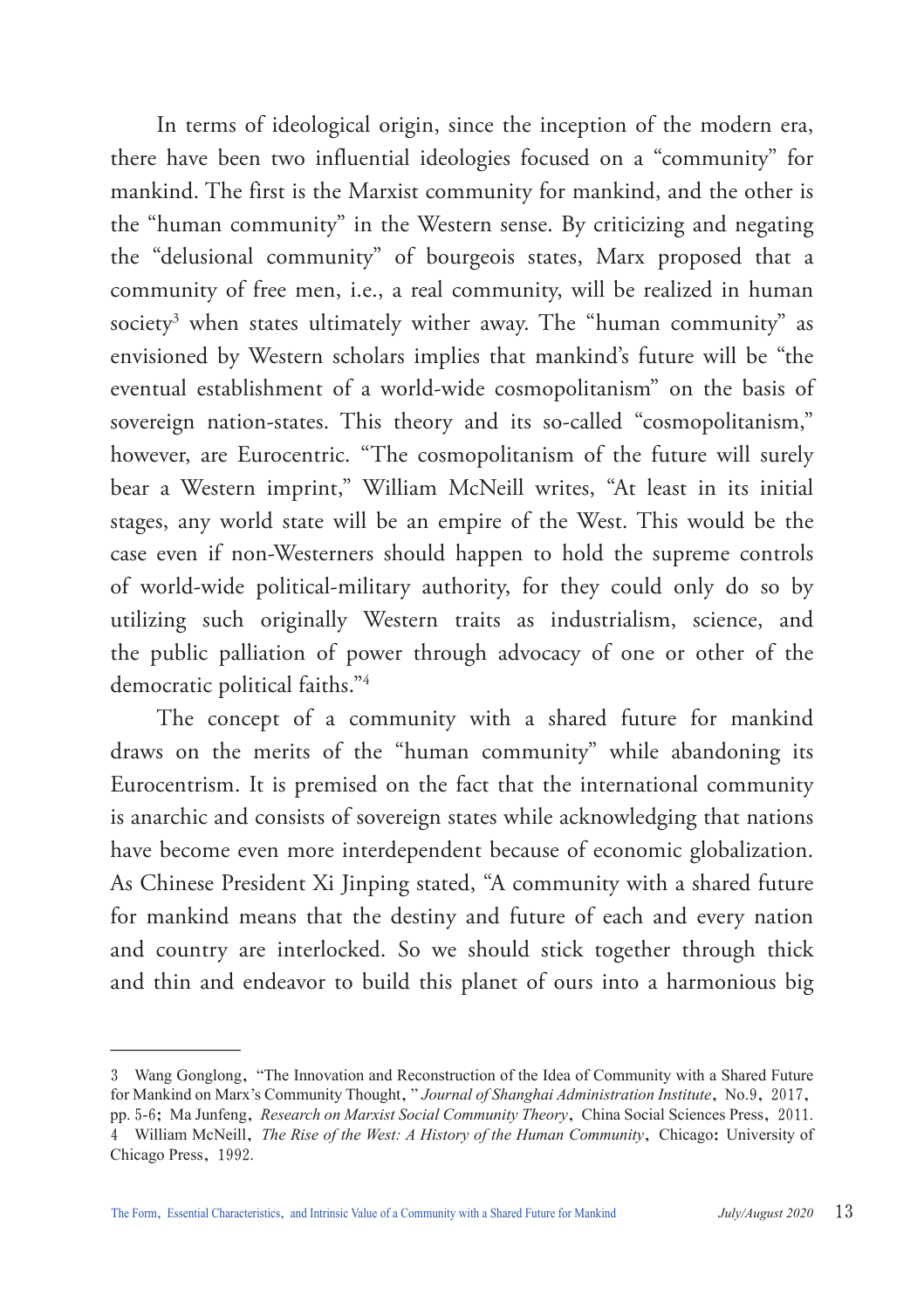family and realize mankind's longing for a better life."5 From the perspective of ideological system and concern for the future of humanity, the idea of a community with a shared future for mankind is in line with the Marxist concept of community for mankind. They both take into account the people's future and are based on the fundamental theory of historical materialism. The ideology of a community with a shared future for mankind develops and transforms the Marxist community for mankind by incorporating the underlying trend of the times and of socialist movements.

## Essential Characteristics of a Community with a Shared Future for Mankind

Despite the consistency between a community with a shared future for mankind and the Marxist "real community" in terms of form, primary goals, and contribution to the course of world history, the former is still distinctive in the following ways.

#### The unity of "what is" and "what ought to be"

The concept of a community with a shared future for mankind can be understood in terms of the dichotomy between "what is" and "what ought to be." From the perspective of "what is," we can see that the destiny and future of all human beings have been interconnected in the present era. As President Xi stated, "Nowadays, people are living in a world with different cultures, races, colors, religions and social systems." However, "In this world, countries are now increasingly interconnected and interdependent, and people are living in the same global village, where history and reality meet. We increasingly find ourselves in a community of shared future where each has something of another."6 In international relations, in particular, "'Coexistence' or a lower level of 'cooperation' can barely summarize the

<sup>5</sup> Xi Jinping, "Working Together to Build a Better World: Keynote Speech at the CPC in Dialogue with World Political Parties High-Level Meeting," *People's Daily*, December 1, 2017.

<sup>6</sup> *Xi Jinping: The Governance of China*, Foreign Languages Press, 2014, pp.261&272.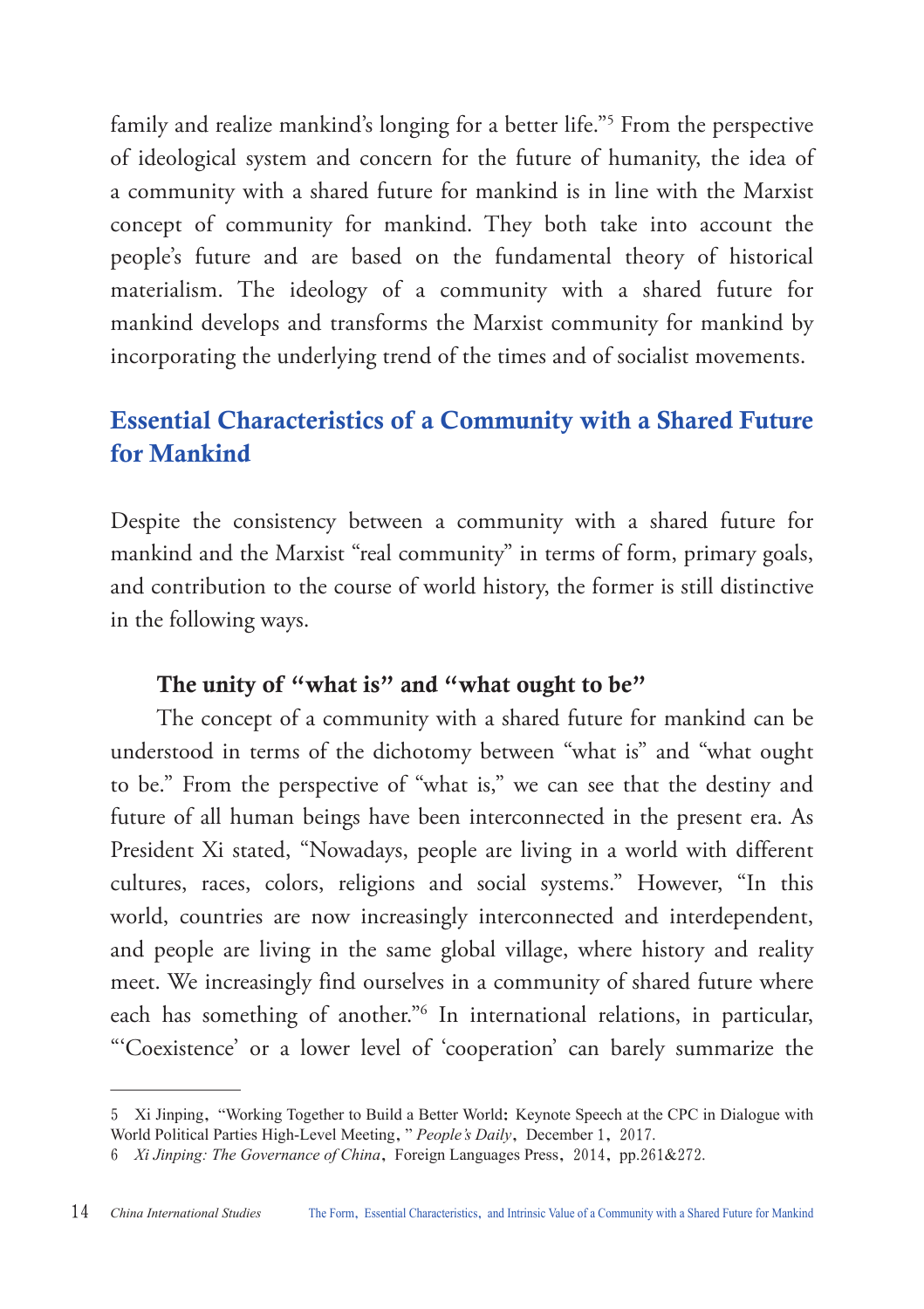features of interstate relationships. All sovereign states, connected by common interests and values, have become part of a global community, which marks a new stage of development for the international community."7 From the perspective of "what ought to be," the current form of the community with a shared future for mankind is still weak with a flimsy basis, subject to conflicts between different groups of people or between states, and even prone to be disrupted. The reason for this weakness is that members of the community have yet to be sufficiently conscious of the shared future of mankind, and that some countries, nations, and political forces place their own interests above the common interests of mankind. In this connection, it still counts on the joint efforts of mankind to consolidate and strengthen the current community of shared future.

#### Sovereign states as basic actors

There are many actors in the community with a shared future for mankind, and any entity that is active in human society is a component of the community. However, as we are still in a stage where sovereign states are the predominant form of social organization, the status and role of states remains indispensable. Without the participation of states and cooperation between them, it will be impossible to build a community with a shared future for mankind. It was in front of senior political figures from different countries that President Xi proposed the idea of a community with a shared future for mankind. And it was in the foreign affairs section of the report of the 19th CPC National Congress that he elaborated on the community's promotion and construction. He stressed that "countries are becoming increasingly interconnected and interdependent" when he characterized the community as a "global village." He also juxtaposes "building a community with a shared future for mankind" to "fostering a new type of international relations" on multiple occasions. This shows that the interstate relationship is a critical factor in building a community with a shared future for mankind.

<sup>7</sup> Zhang Hui, "A Community with a Shared Future for Mankind — The Contemporary Development of the Social Foundations Theory of International Law," *Social Sciences in China*, No.5, 2018, p.44.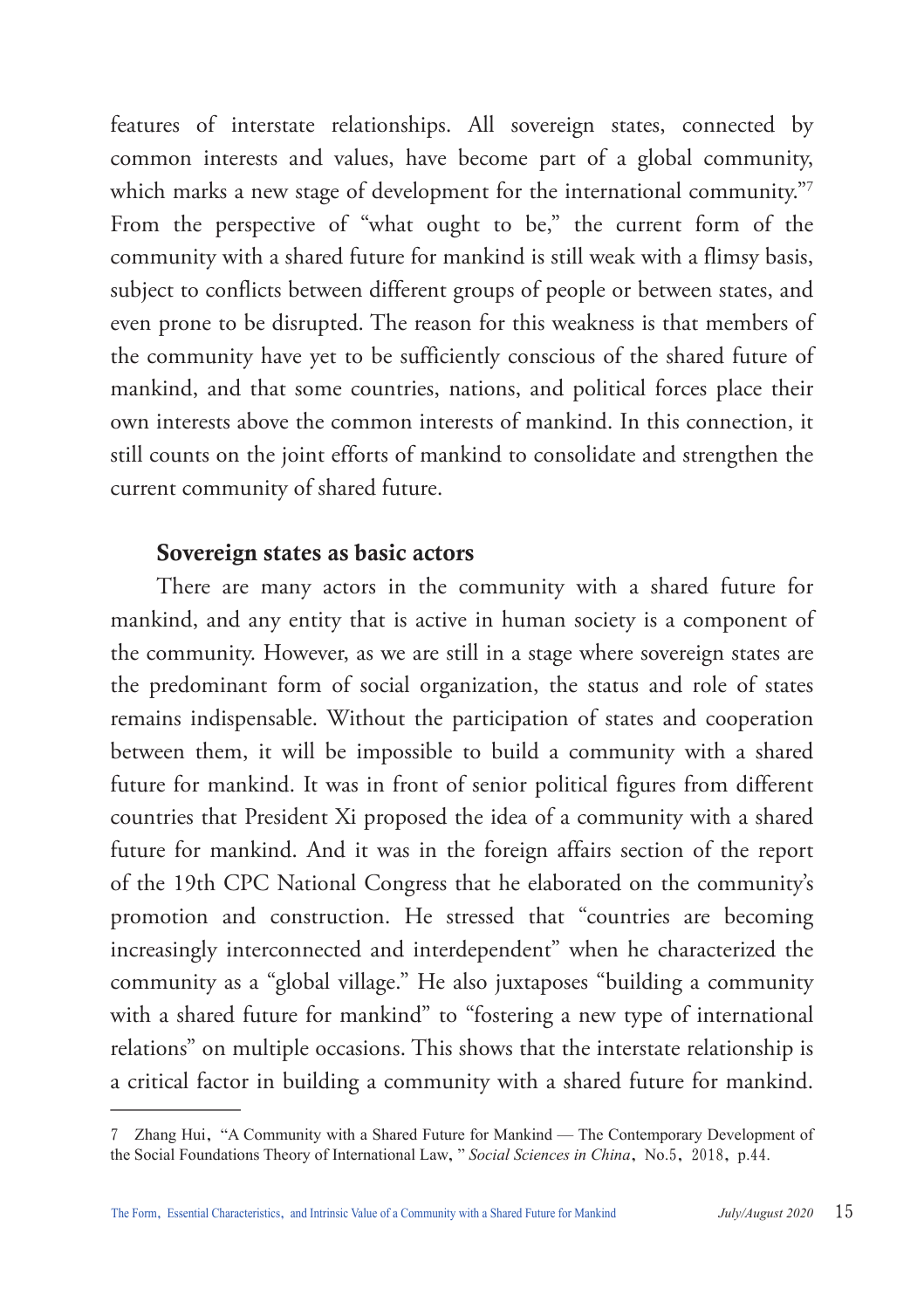To building such a community and realize an open, inclusive, clean, and beautiful world that enjoys lasting peace, universal security, and common prosperity, concerted efforts are needed in the multiple areas of politics, security, development, civilization, and ecology, among which the political realm is of fundamental importance because it deals with interstate relations. Without good international relations, it will be impossible for human society to smoothly achieve cooperation in all other aspects. Therefore, building a community with a shared future for mankind should go hand in hand with fostering a new type of international relations. To some degree, a new type of international relations featuring mutual respect, fairness, justice and win-win cooperation is the fundamental basis for building a community with a shared future for mankind.

#### Acknowledging the long-term existence of private ownership

The "real community," as envisaged by Marx and Engels, will bring an end to private ownership, but this is based on particular preconditions. As Marx stated, "No social order ever disappears before all the productive forces for which there is room in it have been developed, and new, higher relations of production never appear before the material conditions of their existence have matured in the womb of the old society."8 This important thought has "profoundly inspired people to correctly understand the historical reforms of human society, especially the history of how socialism supplants capitalism."9 In light of the "second stage" of world history, which has lasted a century,<sup>10</sup> it will be a long time before public ownership completely replaces private ownership, and this will be accompanied by complex changes in the

<sup>8</sup> Central Compilation and Translation Bureau, *Marx & Engels Collected Works* (Vol.2), People's Publishing House, 2009, p.592.

<sup>9</sup> Qin Gang. "Marx's Scientific Argument on Socialism," *Journal of Central Party School*, No.5, 2018, p.60.

<sup>10</sup> According to the Marxist worldview, the world history can be divided into three stages. The "epoch of the bourgeoisie," as proposed by Marx and Engels, is the first. This era spans from Britain's Industrial Revolution to Russia's October Revolution. The "epoch of the proletariat" is the third stage which can be further divided into socialism and communism. The second stage is in the middle of the two stages, when the capitalist and socialist systems coexist and compete.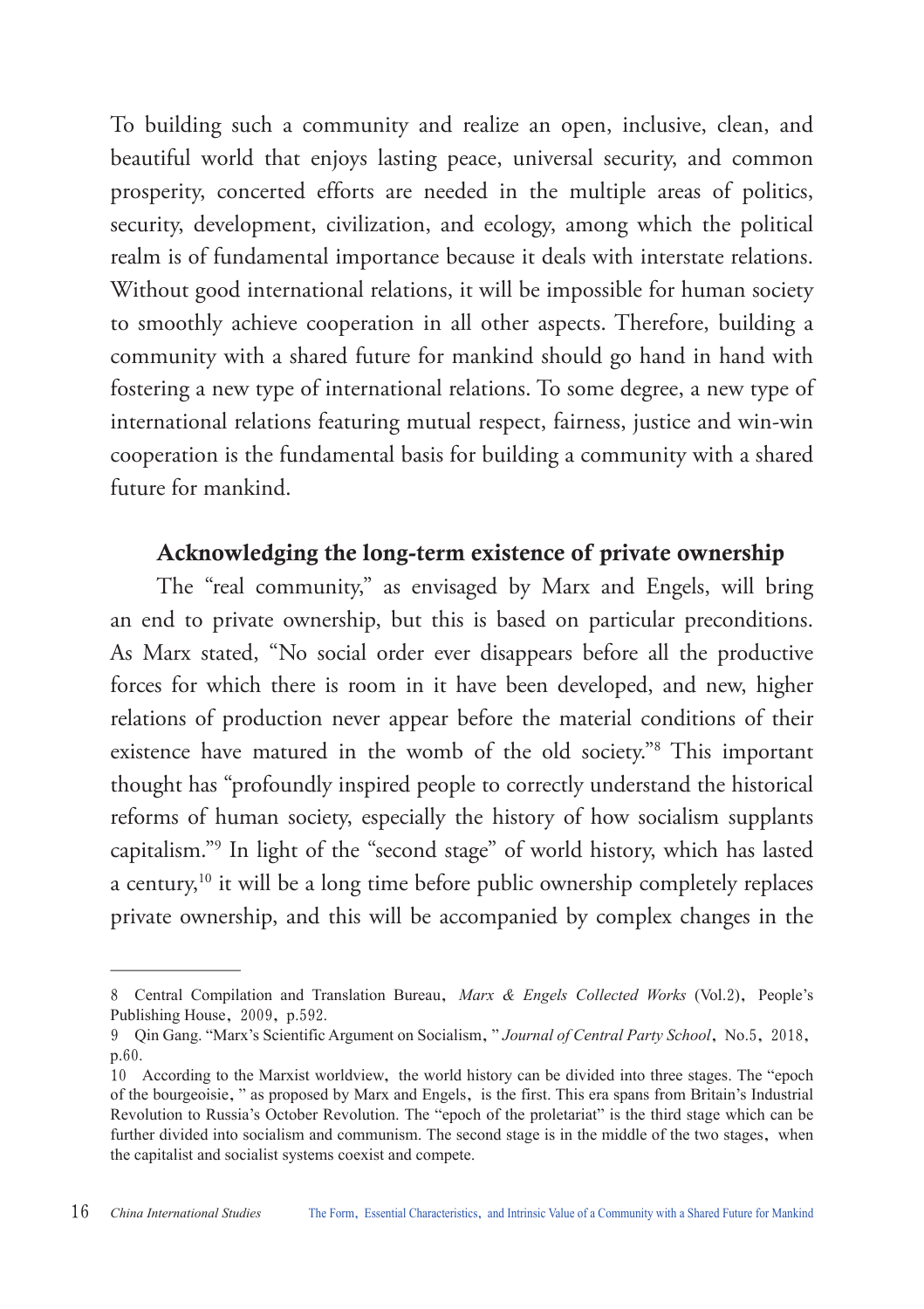relationship between the two. The CPC defines the primary stage of socialism as "an inevitable historical stage for us to achieve socialist modernization in the economically and culturally backward China, which takes more than a century," and has enshrined it in its constitution.11 This shows that the CPC clearly understands the long-term existence of private ownership.

## Common Destiny: Core Essence of the Community with a Shared Future for Mankind

As a phased goal of world history, the community with a shared future for mankind exists on the basis of the international system formed in the "epoch of the bourgeoisie" with sovereign states as basic actors, and naturally there are conflicts of interests between different countries. To build a community with a shared future for mankind on this basis, we must find a common factor that enables different countries to overcome those conflicts and enter into genuine cooperation. This unifying factor is the common destiny for mankind. In the face of this common destiny, conflicts of interests between nations will take a back seat. The common destiny for mankind has emerged with the gradual formation of the integrity of humanity.

#### Integrity of humanity: cornerstone for common destiny

Community is the unity of common and individual interests, comprising both unity and diversity. However, "from the perspective of philosophy, all communities aspire to this unity."12 For those communities with clear organizational forms and possessing the power to coerce, the integrity of the community has been fully demonstrated. If these communities need to be further developed, the main task would be to adjust the power relationship between the individuals and the collective. For those communities without

<sup>11</sup> *Collections of Documents at the 19th National Congress of the Communist Party of China*, People's Publishing House, 2017, p.69.

<sup>12</sup> Zhang Kangzhi and Zhang Qianyou, *The Evolution of Communities*, China Social Sciences Press, 2012, p.10.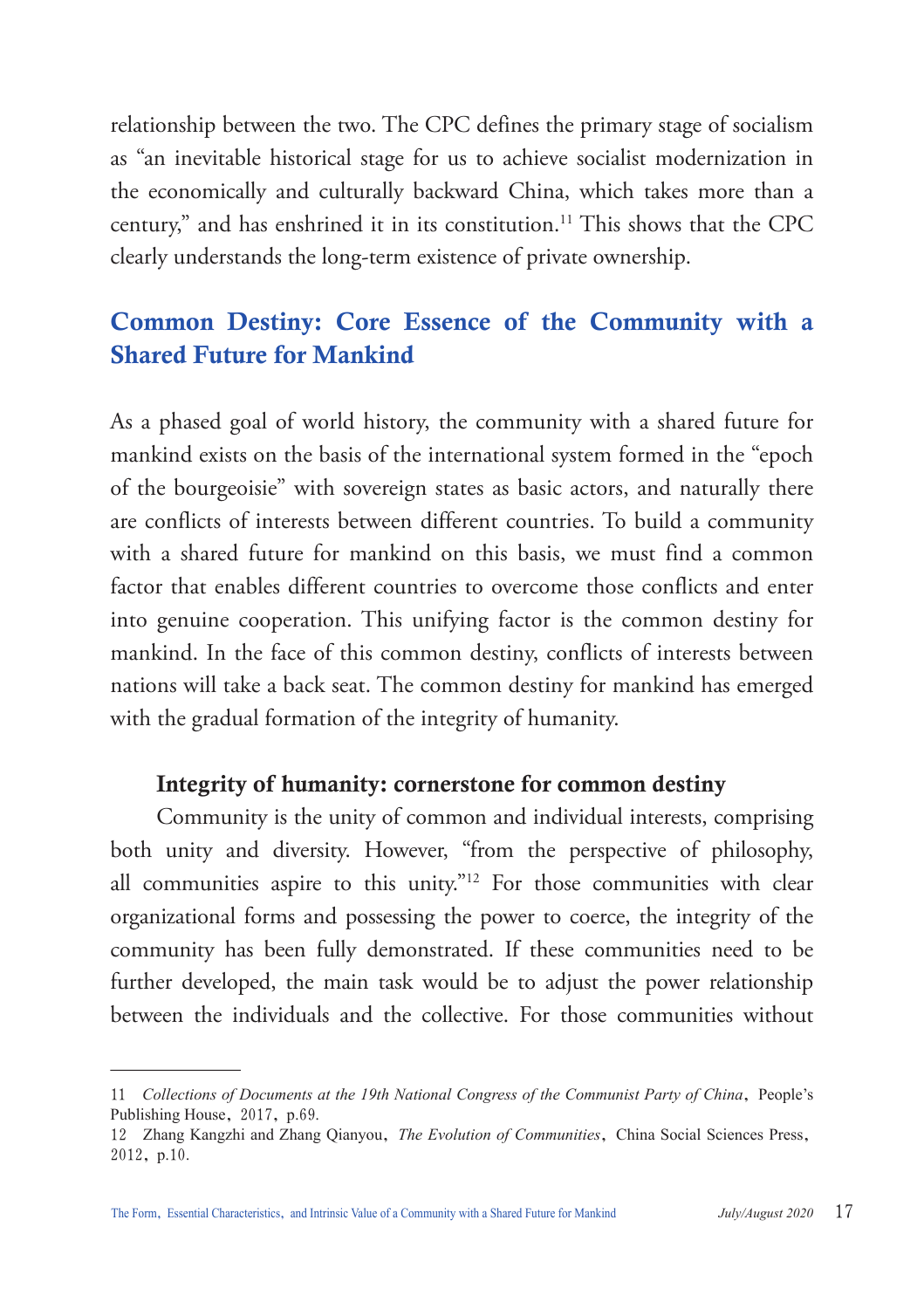formal organization and possessing no powers of coercion, the direction and main task of developing them will be to strengthen the individuals' recognition of the unity and wholeness of the community. Without the ability to exert power, if there is no understanding of the unity of the community and no common identity among its individual members, the community will easily fall apart due to internal conflicts and struggles. We have examples of many countries, political parties, international organizations and other communities with the power to coerce which have disintegrated, and this has also been the case with communities having no such power.

The integrity of humanity has been increasingly recognized, as has the growing globalization and the need for global governance. Before the process of globalization, human beings were scattered in various continents and regions. Although there were exchanges and contacts between nations and countries in Eurasia and Africa, these were isolated from those of America and Oceania, and the unity of the globe had not been recognized as a practical reality. After globalization began, people realized that all human beings, regardless of their places of residence, the color of their skin, their lifestyles, languages, cultures and beliefs, were human beings inhabiting this one Earth and therefore members of a "global village." As human beings, they thus have something in common. Almost everyone today acknowledges the geopolitical system based on sovereign states, follows the market-oriented economic system, adopts similar legal systems, recognizes the same international laws, and accepts the same scientific system.<sup>13</sup> In fact, human beings have more in common, and at the ideological level, certain basic human values are held as universal. For example, because of the needs of survival and development, people have to continuously improve their instruments of production and their modes of production. This is what we call progress. If progress is regarded as a kind of value, then it is a common value for mankind. In the history of thousands of years of human civilization, some nations have been eliminated because they had

<sup>13</sup> Yuval Noah Harari, *Sapiens: A Brief History of Humankind*, translated by Lin Junhong, China CITIC Press, 2014, p.165.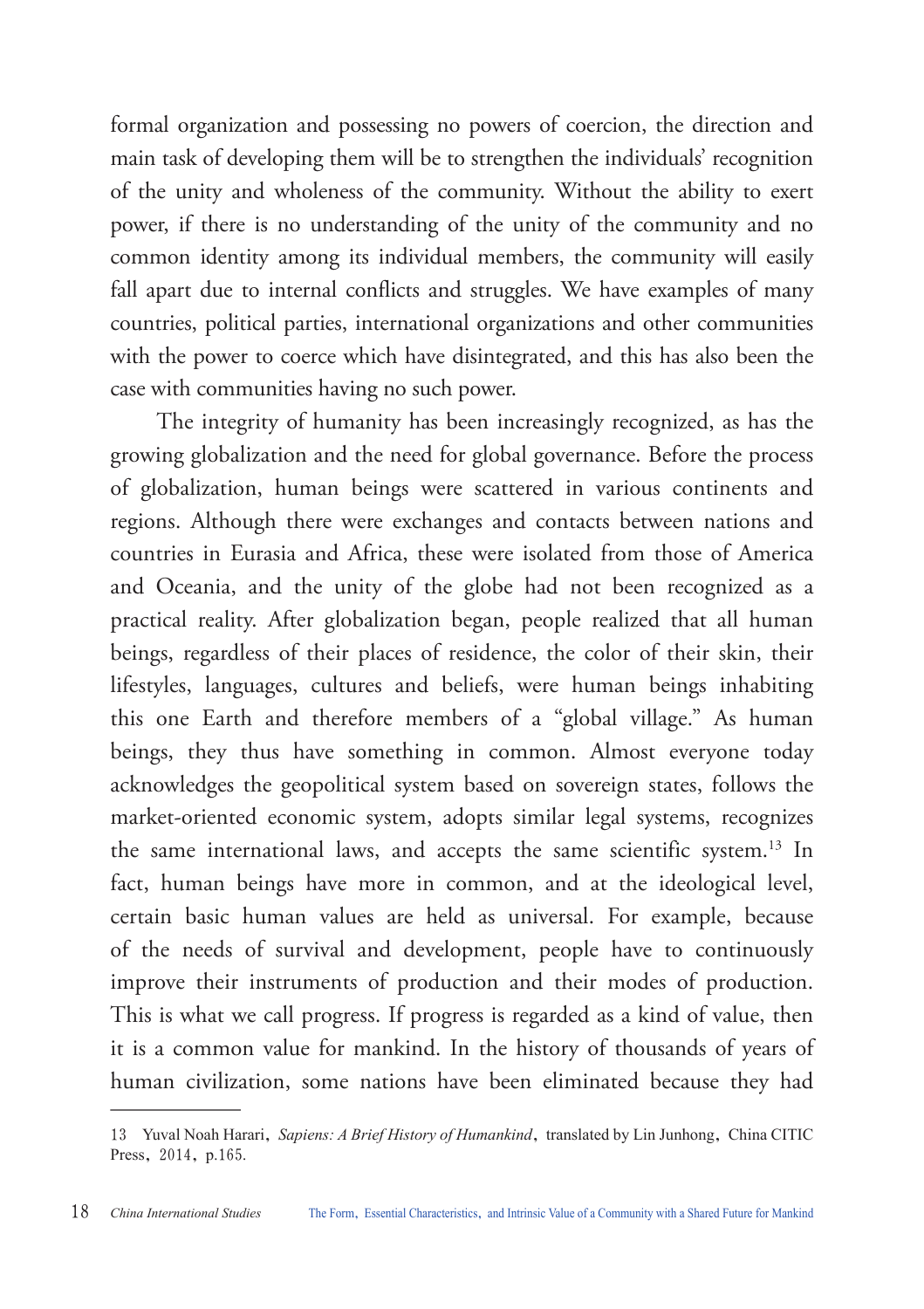no conception of progress. The survival of many of those still existing civilizations is primarily due to the positive and continuous progress of the people who carry these civilizations along with them.

With the development of human society, the notion of the common interests of mankind has increased, and the sense of human integrity is gradually emerging. Take the case of a nuclear disaster as an example. If the result of conventional war is a zero-sum game of loss and gain, then nuclear war is a negative-sum game of all lose, where even human beings who do not participate in the war can be destroyed as well. Another example is climate change. If the warming of the climate is left unchecked, human beings are likely to suffer a catastrophe. In the face of these disasters which threaten all mankind, the interests of sovereign states shrink in importance and the very notion of sovereignty becomes rather meaningless. In such a world, all of mankind, regardless of nationality or race, will either survive or perish together. Can the eggs remain unbroken when the nest has been ruined? The prominence of the integrity of humanity has laid a solid foundation for the construction of a community with a shared future for mankind.

### Interdependence of destinies

With the evolution of globalization, the integrity of humankind has continuously been strengthened, and one of the most important signs has been our growing interdependence. The interdependence brought about by globalization is a process that progresses from a shallow and narrow interdependence to one that is deep and wide. In The Communist Manifesto, Marx and Engels analyzed this interdependence in depth in their study of the formation of the world market providing "a cosmopolitan character to production and consumption in every country." "In place of the old local and national seclusion and self-sufficiency, we have intercourse in every direction, universal interdependence of nations," they wrote. "And as in material, so also in intellectual production."14 However, in their time,

<sup>14</sup> K. Marx, F. Engels, *The Communist Manifesto*, People's Publishing House, 2014, p.31.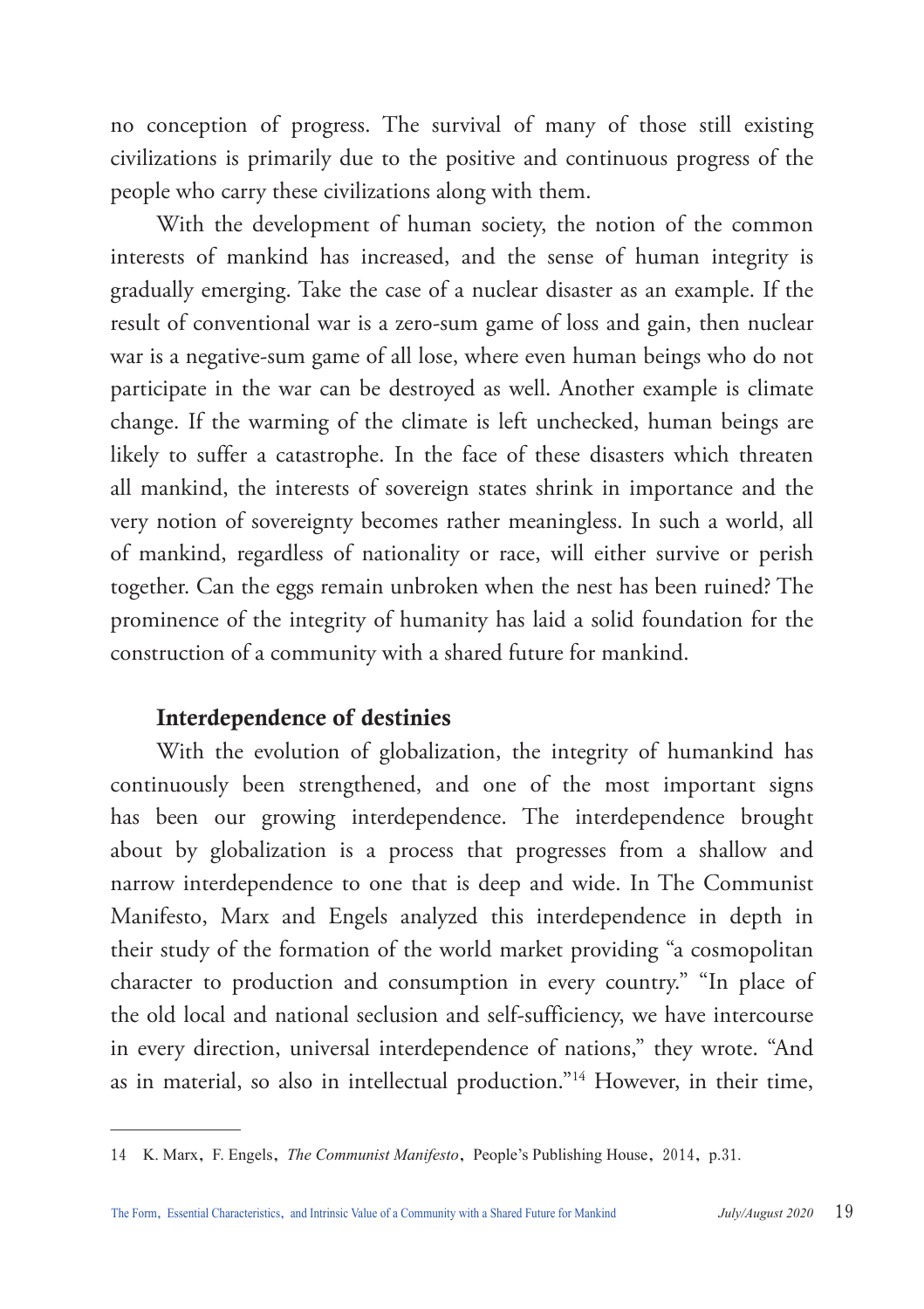interdependence mainly existed in the economic field and to some extent in the cultural field. It was relatively sporadic and shallow, and vulnerable to being disrupted. The occurrence of two world wars proved that economic interdependence alone cannot offset the conflicts of interests in the security, military and strategic areas.

In the second half of the 20th century, with the evolution of globalization, the interdependence between countries has gone far beyond economic and cultural levels. Robert Keohane and Joseph Nye tried to explain this situation with their concept of "complex interdependence." They believe that there is not only economic and cultural interdependence between countries, but also interdependence in the fields of ecology, military security, and political society as well as at the strategic level. Complex interdependence has three main characteristics: first, the sense that "multiple channels connect societies"; second, that "the agenda of interstate relationships consists of multiple issues that are not arranged in a clear or consistent hierarchy," which means that "military security does not always dominate"; third, the notion that "military force is not used by governments toward other governments within the region, or on major issues, when complex interdependence prevails."15 However, this understanding of interdependence is flawed and does not reflect the real degree of interdependence in today's world. In particular, the authors pointed out that "even for countries whose relations approximate complex interdependence," "drastic social and political change could cause force again to become an important direct instrument of policy."16 In fact, in today's era, the degree of interdependence among countries has reached the point where force as an "important direct instrument of policy" is no longer feasible, because the degree of interdependence implied by the notion of the integrity of humanity has far exceeded those areas covered by the authors' concept of "complex interdependence."

<sup>15</sup> Robert O. Keohane and Joseph S. Nye, *Power and Interdependence*, translated by Men Honghua, Peking University Press, 2012, pp.23-24. 16 *Ibid*., p.27.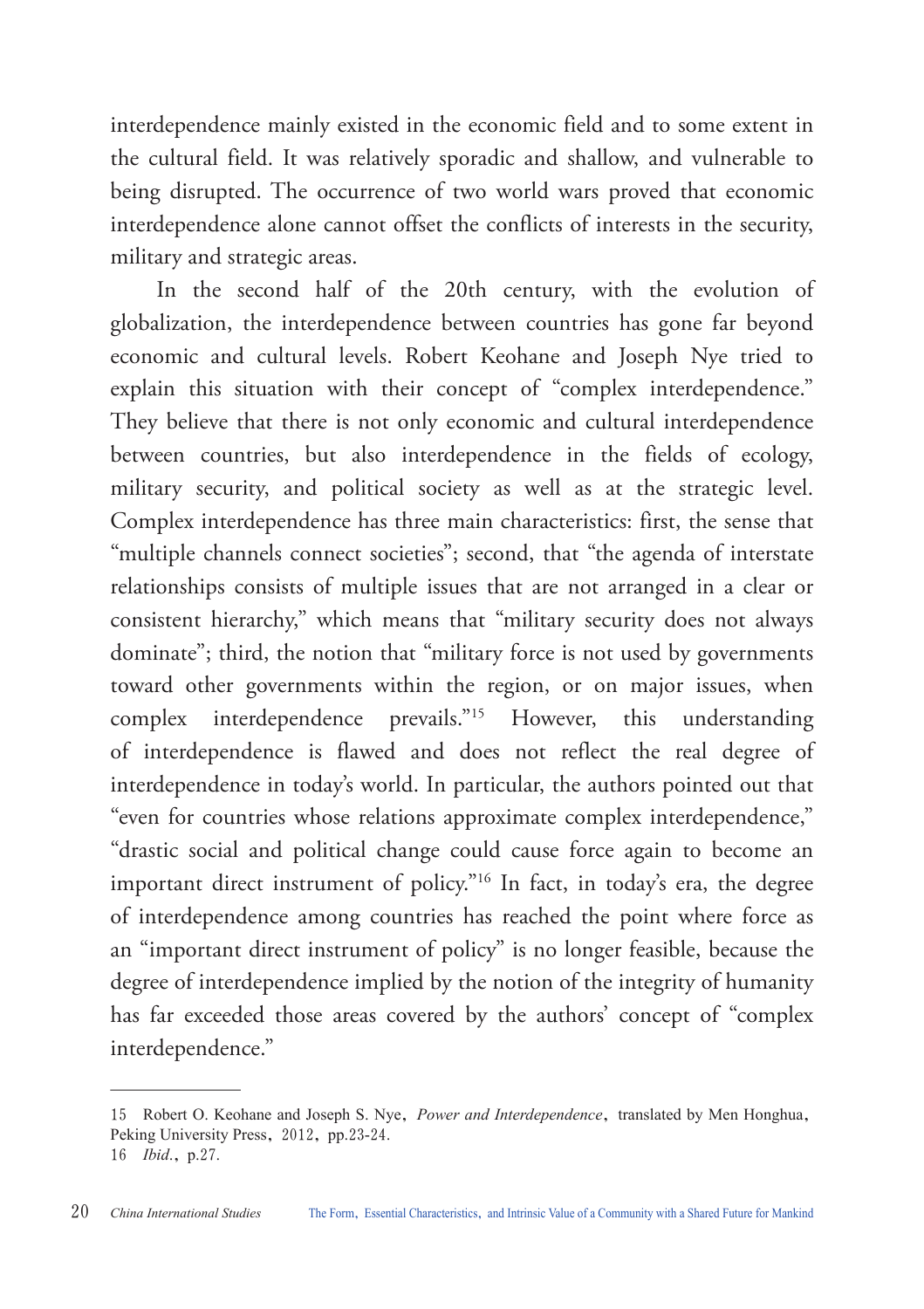The concept of a community with a shared future, or community of common destiny for mankind, already contains the highest degree of human interdependence required in today's world. The word "destiny" is key, and represents the highest form of interdependence, the interdependence of our common destiny, or "destiny independence." If we say that the interdependence reflected in the theory of "complex interdependence" has not yet linked the destinies of all countries closely, the notion of "common destiny" contained in the community with a shared future for mankind has incorporated interdependence to such a degree that human beings have already become an indivisible big family with you and I sharing weal and woe. "People all over the world live under the same blue sky and own the same homeland and thus they should live like the members of the same family."17 In this big family, the prospects and destinies of all members are intimately connected. There will be divergences and contradictions among the members, but there should be no zero-sum games, and there is no reason to destroy the whole family because of interest disputes. Just as President Xi said when talking about the China-US relations: "we have a thousand reasons to make the China-US relationship a success, and none whatsoever to wreck it," and "cooperation is the only correct choice for China and the United States."18 There is no reason for China-US relations to fail, because the two countries not only have a common destiny and have in fact become a community with a shared future, but as the most important countries in the world today, their destinies directly concerns the future of all mankind. The interdependence characterized by our common destiny has elevated the integrity of humanity to a new high. If room still remains in the concept of "complex interdependence" for conflict and confrontation, particularly among major powers, an interdependence which can therefore be reversed, then the interdependence characterized by a community of common destiny, especially among the major powers, will bring the overall space allowed for

<sup>17</sup> Xi Jinping, "Jointly Building a Better World: Keynote Speech at the CPC in Dialogue with World Political Parties High-level Meeting."

<sup>18</sup> *Xi Jinping: The Governance of China* (Vol.2), Foreign Languages Press, 2017, p.488.